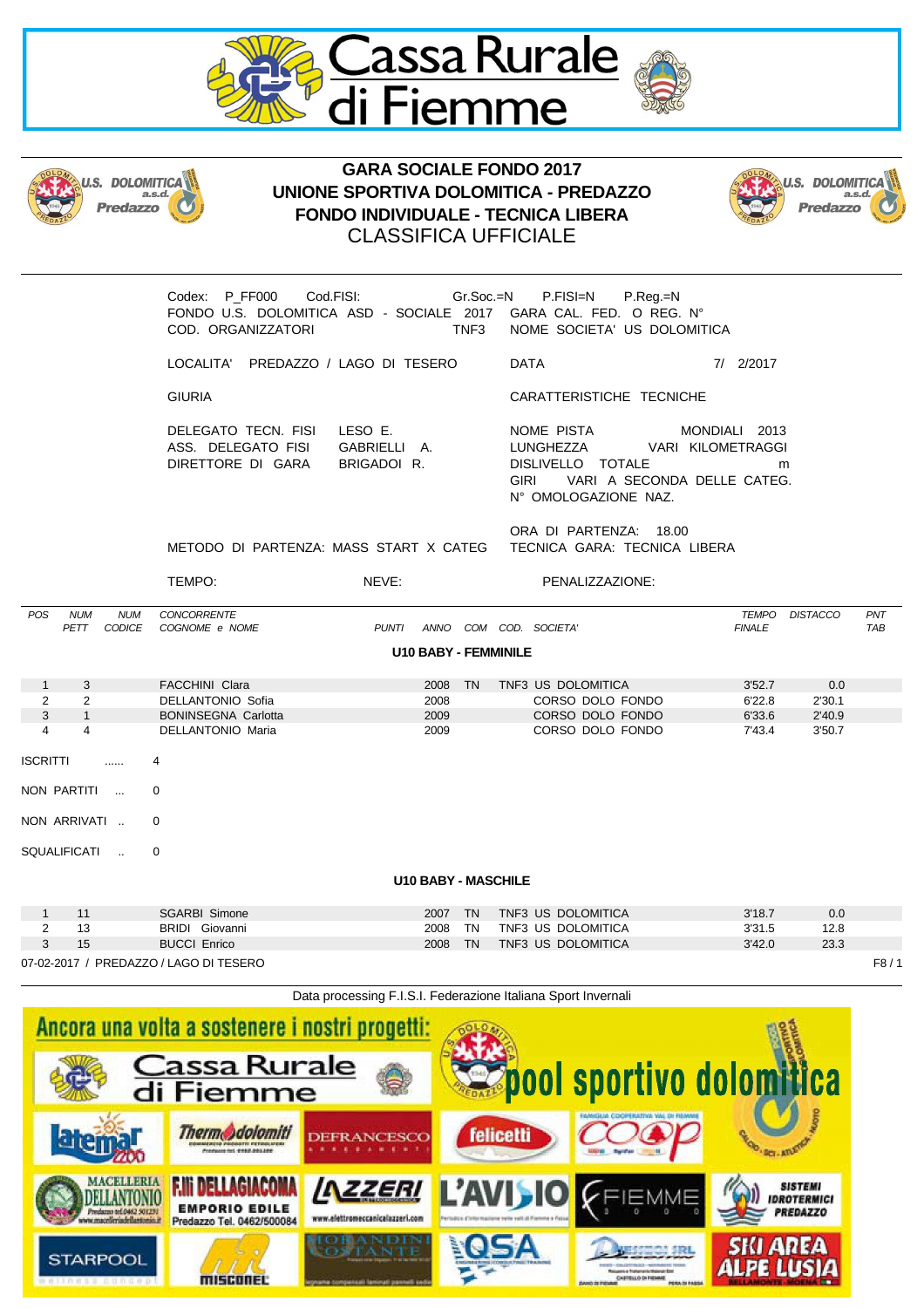| <b>POS</b>     | <b>NUM</b> | NUM           | <b>CONCORRENTE</b>          |              |             |     |      |                    | <b>TEMPO</b>  | <b>DISTACCO</b> | PNT        |
|----------------|------------|---------------|-----------------------------|--------------|-------------|-----|------|--------------------|---------------|-----------------|------------|
|                | PETT       | <b>CODICE</b> | COGNOME e NOME              | <b>PUNTI</b> | <b>ANNO</b> | COM | COD. | SOCIETA'           | <b>FINALE</b> |                 | <b>TAB</b> |
|                |            |               |                             |              |             |     |      |                    |               |                 |            |
| 4              | 17         |               | <b>MORANDI</b> Luca         |              | 2008        | ΤN  |      | TNF3 US DOLOMITICA | 3'46.3        | 27.6            |            |
| 5              | 20         |               | <b>FERRARI Lorenzo</b>      |              | 2009        |     |      | CORSO DOLO FONDO   | 4'16.8        | 58.1            |            |
| 6              | 12         |               | <b>BONINSEGNA Manuel</b>    |              | 2009        | TN  |      | TNF3 US DOLOMITICA | 4'34.0        | 1'15.3          |            |
| $\overline{7}$ | 14         |               | <b>DELLASEGA Michael</b>    |              | 2008        | TN  |      | TNF3 US DOLOMITICA | 5'12.4        | 1'53.7          |            |
| 8              | 16         |               | <b>ORSETTI Daniele</b>      |              | 2007        |     |      | CORSO DOLO FONDO   | 5'12.9        | 1'54.2          |            |
| 9              | 18         |               | <b>BONINSEGNA Francesco</b> |              | 2009        | TN  |      | TNF3 US DOLOMITICA | 5'45.7        | 2'27.0          |            |
| 10             | 24         |               | PERNTER David               |              | 2009        |     |      | CORSO DOLO FONDO   | 5'50.7        | 2'32.0          |            |
| 11             | 21         |               | COLPI Stefano               |              | 2010        |     |      | CORSO DOLO FONDO   | 6'09.8        | 2'51.1          |            |
| 12             | 19         |               | Giancarlo<br>FELIGETTI      |              | 2010        |     |      | CORSO DOLO FONDO   | 6'27.1        | 3'08.4          |            |
| 13             | 22         |               | <b>DELLAGIACOMA Martin</b>  |              | 2011        |     |      | CORSO DOLO FONDO   | 7'35.8        | 4'17.1          |            |
| 14             | 23         |               | DELLAGIACOMA Klaus          |              | 2010        |     |      | CORSO DOLO FONDO   | 7'58.9        | 4'40.2          |            |

ISCRITTI ...... 14

NON PARTITI ... 0

NON ARRIVATI .. 0

SQUALIFICATI .. 0

### **U12 CUCCIOLI - FEMMINILE**

| SQUALIFICATI    | $\sim$       | 0                  |      |                  |        |      |
|-----------------|--------------|--------------------|------|------------------|--------|------|
|                 | NON ARRIVATI | 0                  |      |                  |        |      |
| NON PARTITI     | $\mathbf{r}$ | $\mathbf 0$        |      |                  |        |      |
| <b>ISCRITTI</b> |              | 3                  |      |                  |        |      |
| 3               | 33           | DE SANTIS Giorgia  | 2006 | CORSO DOLO FONDO | 5'25.2 | 49.6 |
| $\overline{2}$  | 31           | BONINSEGNA Giada   | 2006 | CORSO DOLO FONDO | 4'55.3 | 19.7 |
|                 | 32           | BONINSEGNA Nathasa | 2006 | CORSO DOLO FONDO | 4'35.6 | 0.0  |
|                 |              |                    |      |                  |        |      |

#### **U12 CUCCIOLI - MASCHILE**

|    | 48 | <b>FERRARI Luca</b>      | 2006 | <b>TN</b> | TNF3 US DOLOMITICA | 2'41.0 | 0.0    |
|----|----|--------------------------|------|-----------|--------------------|--------|--------|
|    | 42 | LIBENER Luca             | 2005 | TN        | TNF3 US DOLOMITICA | 2'44.1 | 3.1    |
| 3  | 51 | ZORZI Giacomo            | 2006 | <b>TN</b> | TNF3 US DOLOMITICA | 2'52.8 | 11.8   |
| 4  | 41 | OUACHI Jihad             | 2005 | TN        | TNF3 US DOLOMITICA | 2'57.2 | 16.2   |
| 5  | 47 | FELICETTI Fabrizio       | 2005 | <b>TN</b> | TNF3 US DOLOMITICA | 3'00.0 | 19.0   |
| 6  | 49 | <b>BALSESSARI Thomas</b> | 2005 | TN        | TNF3 US DOLOMITICA | 3'02.4 | 21.4   |
|    | 43 | MOSELE Nicola            | 2006 | <b>TN</b> | TNF3 US DOLOMITICA | 3'02.7 | 21.7   |
| 8  | 45 | CEOL Christian           | 2006 | TN        | TNF3 US DOLOMITICA | 3'05.4 | 24.4   |
| 9  | 52 | CRAFFONARA Lorenzo       | 2005 | <b>TN</b> | TNF3 US DOLOMITICA | 3'06.0 | 25.0   |
| 10 | 44 | <b>VENTURINI Bryan</b>   | 2006 | TN        | TNF3 US DOLOMITICA | 3'18.6 | 37.6   |
| 11 | 46 | <b>BONINSEGNA Marco</b>  | 2006 | <b>TN</b> | TNF3 US DOLOMITICA | 3'31.3 | 50.3   |
| 12 | 50 | PIAZZI<br>Francesco      | 2006 | TN        | TNF3 US DOLOMITICA | 3'53.1 | 1'12.1 |

ISCRITTI ...... 12

NON PARTITI ... 0

NON ARRIVATI .. 0

SQUALIFICATI .. 0

### **U14 RAGAZZI - FEMMINILE**

|                 | 61                              | CHIOCCHETTI Beatrice | 2004 |           | US LITEGOSA        | 6'08.4 | 0.0    |
|-----------------|---------------------------------|----------------------|------|-----------|--------------------|--------|--------|
|                 | 62                              | GILMOZZI Benedetta   | 2004 | TN        | TNF3 US DOLOMITICA | 6'25.0 | 16.6   |
| 3               | 63                              | PERNTER Silka        | 2004 | <b>TN</b> | TNF3 US DOLOMITICA | 7'37.5 | 1'29.1 |
| <b>ISCRITTI</b> | <br>NON PARTITI<br>$\mathbf{r}$ | 0                    |      |           |                    |        |        |

NON ARRIVATI .. 0

SQUALIFICATI .. 0

07-02-2017 / PREDAZZO / LAGO DI TESERO F8 / 2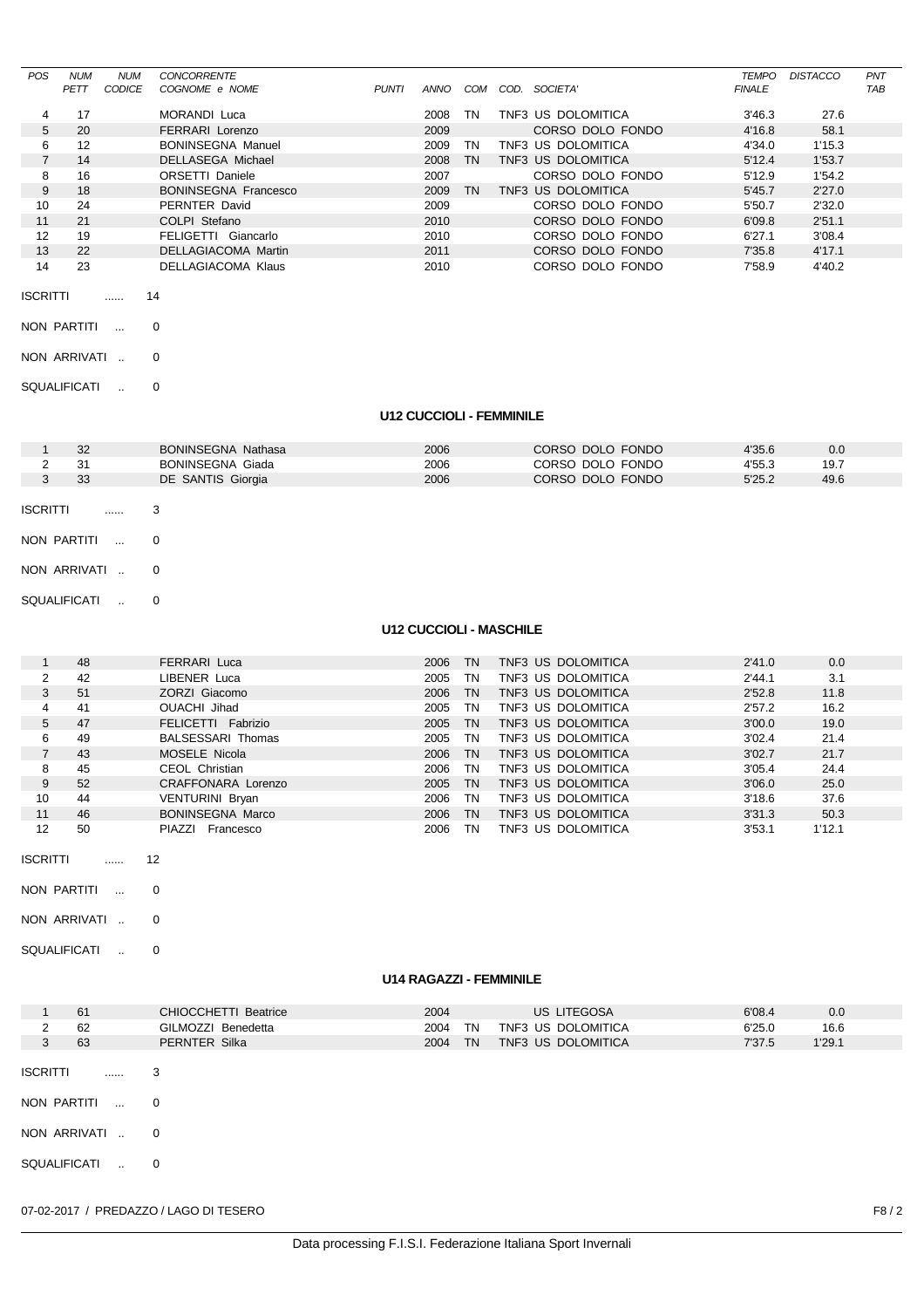| POS<br><b>NUM</b><br><b>NUM</b><br><b>CODICE</b><br>PETT | <b>CONCORRENTE</b><br>COGNOME e NOME | <b>PUNTI</b><br>ANNO          |           | COM COD. SOCIETA'  | <b>TEMPO</b><br><b>FINALE</b> | <b>DISTACCO</b> | PNT<br><b>TAB</b> |
|----------------------------------------------------------|--------------------------------------|-------------------------------|-----------|--------------------|-------------------------------|-----------------|-------------------|
|                                                          |                                      | <b>U14 RAGAZZI - MASCHILE</b> |           |                    |                               |                 |                   |
| $\mathbf{1}$<br>73                                       | <b>BORTOLAS Jacopo</b>               | 2003                          | <b>TN</b> | TNF3 US DOLOMITICA | 4'51.8                        | 0.0             |                   |
| $\overline{2}$<br>75                                     | LESO Christian                       | 2004                          | <b>TN</b> | TNF3 US DOLOMITICA | 5'39.1                        | 47.3            |                   |
| 3<br>76                                                  | <b>DELLANTONIO Samuel</b>            | 2004                          | TN        | TNF3 US DOLOMITICA | 5'58.6                        | 1'06.8          |                   |
| 4<br>71                                                  | DESILVESTRO Valerio                  | 2004                          | <b>TN</b> | TNF3 US DOLOMITICA | 5'59.0                        | 1'07.2          |                   |
| 5<br>74                                                  | <b>ZORZI Denis</b>                   | 2004                          | <b>TN</b> | TNF3 US DOLOMITICA | 6'30.6                        | 1'38.8          |                   |
| <b>ISCRITTI</b><br>                                      | 5                                    |                               |           |                    |                               |                 |                   |
| NON PARTITI<br>$\sim$                                    | 0                                    |                               |           |                    |                               |                 |                   |
| NON ARRIVATI                                             | 0                                    |                               |           |                    |                               |                 |                   |
| <b>SQUALIFICATI</b><br>$\sim$                            | 0                                    |                               |           |                    |                               |                 |                   |
|                                                          |                                      | <b>U16 ALLIEVI - MASCHILE</b> |           |                    |                               |                 |                   |
| 82<br>$\mathbf{1}$                                       | <b>FACCHINI Manuel</b>               | 2002                          | TN        | TNF3 US DOLOMITICA | 5'53.7                        | 0.0             |                   |
| $\overline{2}$<br>81                                     | LONGO Marco                          | 2001                          | <b>TN</b> | TNF3 US DOLOMITICA | 5'54.0                        | 0.3             |                   |
| <b>ISCRITTI</b><br>.                                     | 2                                    |                               |           |                    |                               |                 |                   |
| NON PARTITI<br>$\sim$                                    | 0                                    |                               |           |                    |                               |                 |                   |
| NON ARRIVATI                                             | 0                                    |                               |           |                    |                               |                 |                   |
| <b>SQUALIFICATI</b><br>$\ddotsc$                         | 0                                    |                               |           |                    |                               |                 |                   |
|                                                          |                                      | <b>MAMMA SPRINT</b>           |           |                    |                               |                 |                   |
| 96<br>$\mathbf{1}$                                       | MICH Angela                          |                               | <b>TN</b> | TNF3 US DOLOMITICA | 4'32.7                        | 0.0             |                   |
| 97<br>2                                                  | <b>GSCHNELL Nicole</b>               | 1983                          | <b>TN</b> | TNF3 US DOLOMITICA | 4'54.8                        | 22.1            |                   |
| 3<br>93                                                  | RIGONI Luisa                         |                               | <b>TN</b> | TNF3 US DOLOMITICA | 5'10.5                        | 37.8            |                   |
| $\overline{4}$<br>94                                     | <b>VALT</b> Serena                   | 1979                          | <b>TN</b> | TNF3 US DOLOMITICA | 5'19.0                        | 46.3            |                   |
| $\sqrt{5}$<br>90                                         | <b>GUADAGNINI Ursula</b>             | 1982                          | <b>TN</b> | TNF3 US DOLOMITICA | 5'27.3                        | 54.6            |                   |
| 6<br>98                                                  | <b>MORANDINI Nunzia</b>              | 1966                          | TN        | TNF3 US DOLOMITICA | 5'32.0                        | 59.3            |                   |
| <b>ISCRITTI</b><br>                                      | 6                                    |                               |           |                    |                               |                 |                   |
| NON PARTITI<br>$\cdots$                                  | 0                                    |                               |           |                    |                               |                 |                   |
| NON ARRIVATI                                             | 0                                    |                               |           |                    |                               |                 |                   |
| SQUALIFICATI<br>$\sim$                                   | 0                                    |                               |           |                    |                               |                 |                   |
|                                                          |                                      | <b>TUTTI FEMMINILE</b>        |           |                    |                               |                 |                   |
| 100<br>$\overline{1}$                                    | MONTELEONE Marzia                    | 1998                          | <b>TN</b> | TNF3 US DOLOMITICA | 4'49.0                        | 0.0             |                   |
| 95<br>2                                                  | PILLER Caterina                      | 1999 TN                       |           | TNF3 US DOLOMITICA | 4'59.9                        | 10.9            |                   |
| 3<br>92                                                  | PASERO Arianna                       | 1999                          | <b>TN</b> | TNF3 US DOLOMITICA | 5'27.3                        | 38.3            |                   |
| 99<br>4                                                  | FELICETTI Angelica                   | 1998                          | TN        | TNF3 US DOLOMITICA | 6'11.8                        | 1'22.8          |                   |
| 5<br>91                                                  | CEOL Federica                        |                               | <b>TN</b> | TNF3 US DOLOMITICA | 7'20.9                        | 2'31.9          |                   |
| <b>ISCRITTI</b><br>.                                     | 5                                    |                               |           |                    |                               |                 |                   |
| NON PARTITI<br>$\sim$                                    | 0                                    |                               |           |                    |                               |                 |                   |
| NON ARRIVATI                                             | 0                                    |                               |           |                    |                               |                 |                   |
| SQUALIFICATI<br>$\ddots$                                 | $\pmb{0}$                            |                               |           |                    |                               |                 |                   |

## **TUTTI - MASCHILE**

|       | 113 | <b>BERNARDI Riccardo</b> | 2000 | ΤN        | TNF3 US DOLOMITICA | 4'11.1 | 0.0  |
|-------|-----|--------------------------|------|-----------|--------------------|--------|------|
|       | 106 | MARIANI Ivan             | 2000 | ΤN        | TNF3 US DOLOMITICA | 4'12.0 | 0.9  |
|       | 114 | LESO Matteo              | 2000 | <b>TN</b> | TNF3 US DOLOMITICA | 4'13.7 | 2.6  |
| 4     | 111 | <b>TOMASI Luca</b>       | 1992 | TN        | TNF3 US DOLOMITICA | 4'29.3 | 18.2 |
| $5 -$ | 110 | <b>BETTA Matteo</b>      | 1992 | <b>TN</b> | TNF3 US DOLOMITICA | 4'40.7 | 29.6 |
| 6.    | 104 | LESO Eriberto            | 1968 | ΤN        | TNF3 US DOLOMITICA | 4'45.6 | 34.5 |
|       | 107 | <b>FERRARI Giuliano</b>  | 1966 | ΤN        | TNF3 US DOLOMITICA | 4'47.6 | 36.5 |
|       |     |                          |      |           |                    |        |      |

07-02-2017 / PREDAZZO / LAGO DI TESERO F8 / 3